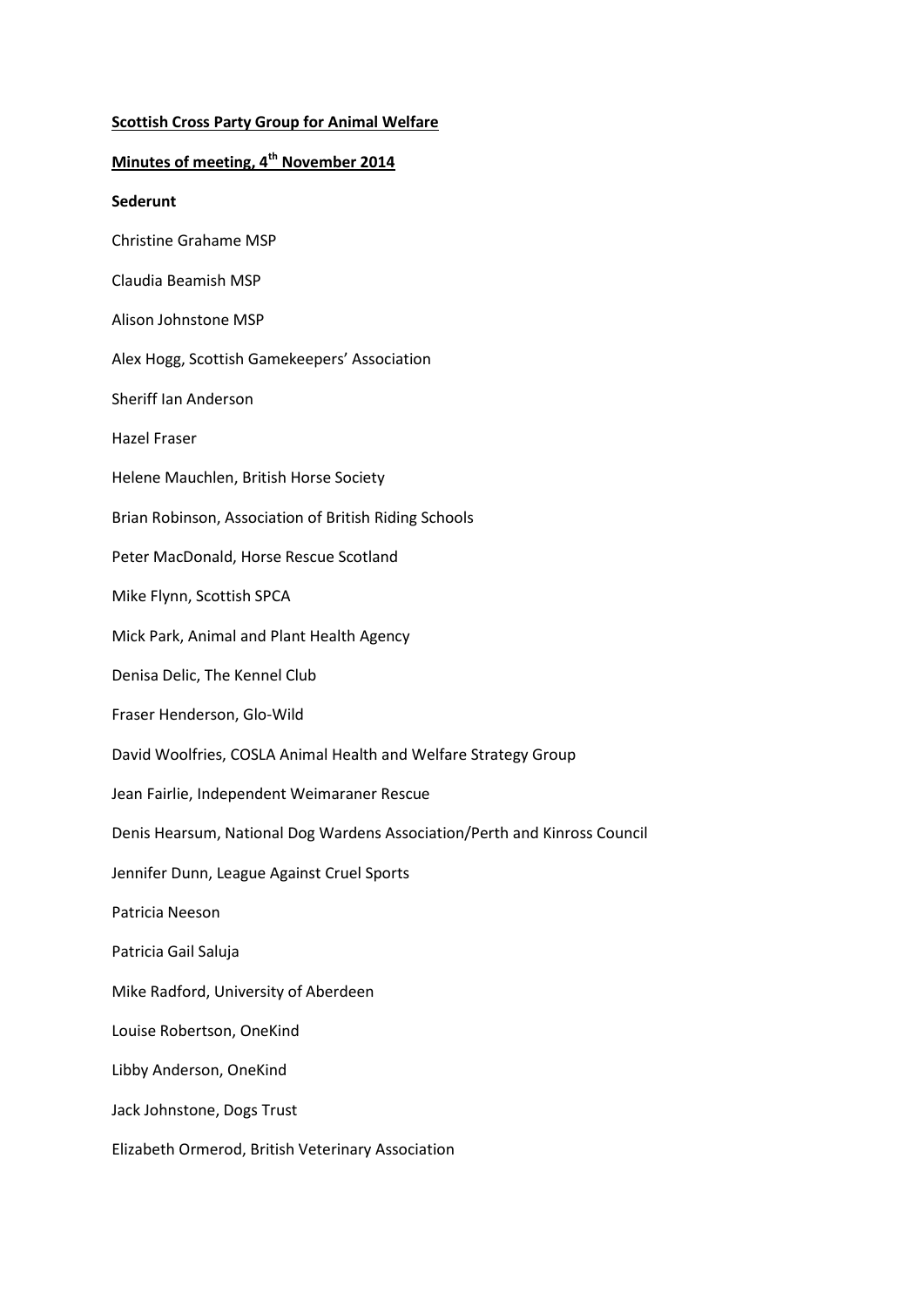George Leslie, Canine Concern Scotland Trust John Brady, OneKind Diane Bain, Rabbits Require Rights Karen Gray, Rabbits Require Rights Adam Reed, University of St Andrews Beverley Williams, Scottish Government Jacqui Cuff, Cats Protection **Apologies** Cara Hilton MSP Colin Shedden, British Association for Shooting and Conservation Patricia Colville, British Small Animal Veterinary Association Charlie Everitt, National Wildlife Crime Unit Allan Sim, Canine Concern Scotland Trust Brian Hosie, British Veterinary Association/Scotland's Rural University College Mauvis Gore, Marine Conservation International John Burns, World Horse Welfare John Bruce, British Deer Society John Robins, Animal Concern Action Line Lorraine Currie, Campaign Against Sale of Cats Online Ronnie Soutar

# **Minutes**

The minutes from  $1<sup>st</sup>$  April were approved.

#### **Matters arising**

Libby had not written to all pet retailers to request their guidelines on animal welfare as no comprehensive list was available, but does have information from some individual retailers, including Pets at Home.

John also requested that group members contact Simon over administrative matters while a permanent secretary is found, as Libby is no longer the secretary.

## **Electric Shock Collars**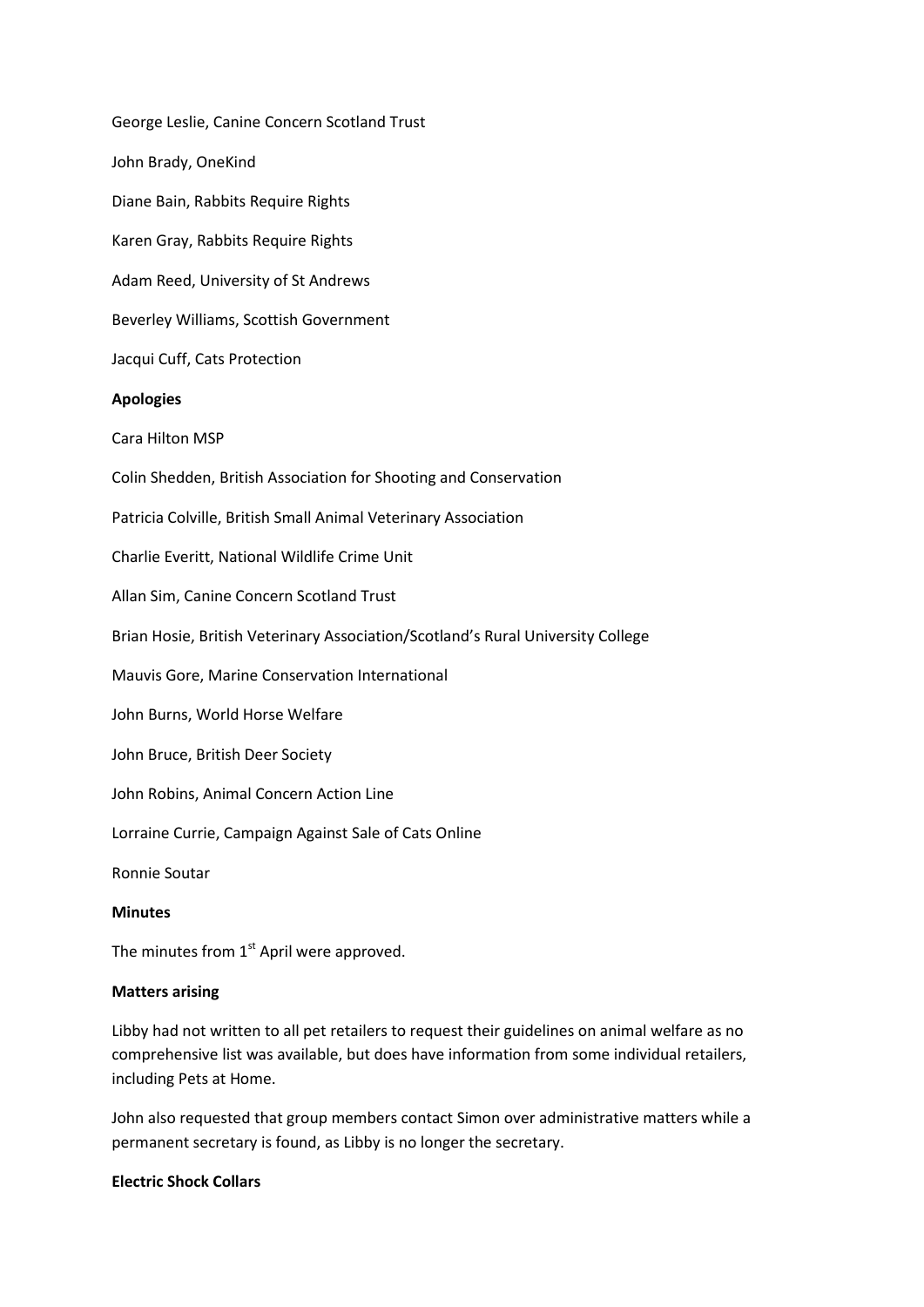Denisa Delic from the Kennel Club gave a presentation on the above area, highlighting Defracommissioned two pieces of research which found that electric shock collars could cause long term behavioural issues in some of the dogs that whey were used on. The second piece of research had had input from the manufacturing association.

Alex Hogg said that electric shock collars could be valuable as a last resort in stopping a dog worrying sheep, although other group members argued that other methods were preferable.

Denisa explained that the only part of the UK in which electric shock collars were banned is Wales, but the definition used there was not ideal, as in the Welsh legislation they are called "electronic collars".

MSPs present agreed to lodge a motion and mark it for Members' Business, so the matter could be debated in Parliament.

# **Sentencing in Animal Cruelty Cases**

Mike Flynn opened discussion on this topic highlighting a recent case where an elderly woman with mental health issues who hoarded animals was convicted of 29 counts of animal cruelty and was given a suspended sentence and a supervision order, but then subsequently had several of the dogs involved in the case returned to her. The SSPCA took the unusual step of criticising the sentence publically as they felt the woman should have been banned from keeping animals.

Mike continued that fines were ineffective and community sentences could be appropriate, but for crimes like badger baiting custodial sentences should be used.

Group members raised concerns about another case in Fife, where a man was convicted of both dousing a dog with petrol and burning it to death and housebreaking, and got a longer sentence for the latter.

Beverly explaining that most offences against animals are dealt with under the Animal Welfare (Scotland) Act 2006, and that the maximum sentence that can be given for the most serious offences within the legislation are a £20,000 fine and 12 months in jail. Lesser offences attract a maximum sentence of 6 months in jail and £5000.

Christine pointed out that increasing fines in line with inflation would normally reuire secondary legislation but increasing custodial sentences would require primary legislation.

Sherriff Ian Anderson then explained some aspects of the legal system that affected sentencing and time servced:

- The maximum sentence available depended on how the case was heard for example, there is a 12 months maximum sentence for cruelty but a 6 month maximum sentence for poisoning.
- A case being heard before a sherriff will attract a lower sentence than a case being heard before a jury.
- In Scotland criminals tend to have their sentences reduced by a quarter for pleading guilty. Criminals automatically serve half the time they are sentenced to.
- Animal related offenders tend not to have a lengthy criminal record.